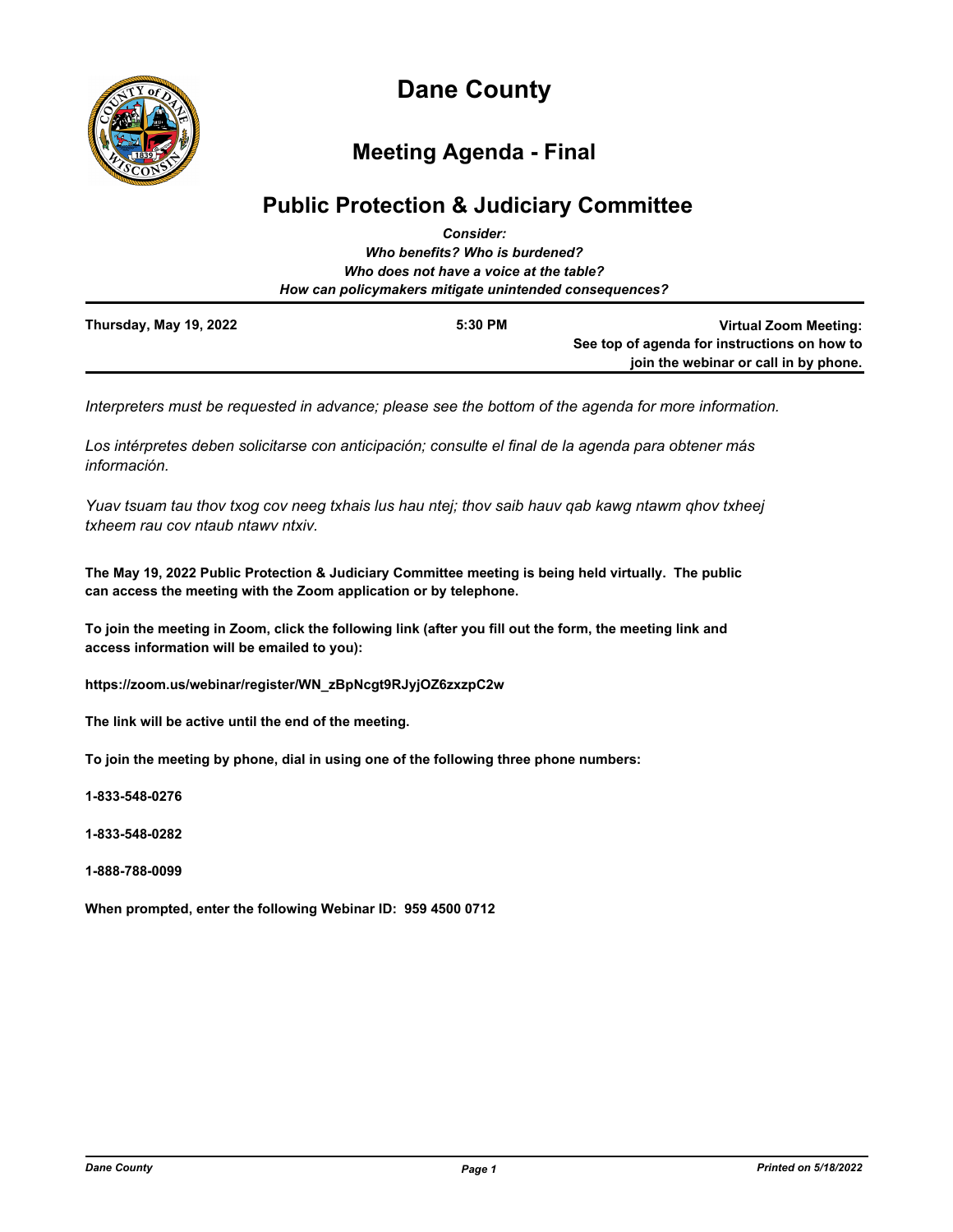**If you want to submit a written comment for this meeting, or send handouts for the committee members, please send them to: stavn@countyofdane.com**

**PROCESS TO PROVIDE PUBLIC COMMENT: ANY MEMBERS OF THE PUBLIC WISHING TO REGISTER TO SPEAK ON/SUPPORT/OPPOSE AN AGENDA ITEM MUST REGISTER USING THE LINK ABOVE (even if you plan to attend using your phone).**

**In order to testify (provide public comment), you must be in attendance at the meeting via Zoom or phone. You will then either be un muted or promoted to a panelist and provided a time to speak to the body.**

**Registrations to provide public comment will be accepted until 30 minutes prior to the beginning of the meeting.**

### **A. Call To Order**

#### **B. Referrals (Resolutions & Ordinance Amendments)**

1. [2022 RES-034](http://dane.legistar.com/gateway.aspx?m=l&id=/matter.aspx?key=22883) AUTHORIZING DANE COUNTY CORPORATION COUNSEL TO INTERVENE AS AN AMICUS IN THE CARDINAL-HICKORY HIGH-VOLTAGE TRANSMISSION LINE PROCEEDINGS BEFORE THE U.S. COURT OF APPEALS FOR THE 7TH CIRCUIT

#### *Sponsors:* DOWNING

*Attachments:* [2022 RES-034](http://dane.legistar.com/gateway.aspx?M=F&ID=4210d5cf-4980-49f3-895c-8d52efc50ee6.pdf)

#### *Legislative History*

5/17/22 County Board referred to the Public Protection & Judiciary Committee This resolution was referred to the Public Protection & Judiciary Committee

#### **C. Future Meeting Items and Dates**

*May 24, 2022 and June 7, 2022*

- **D. Public Comment on Items not on the Agenda**
- **E. Such Other Business as Allowed by Law**
- **F. Adjourn**